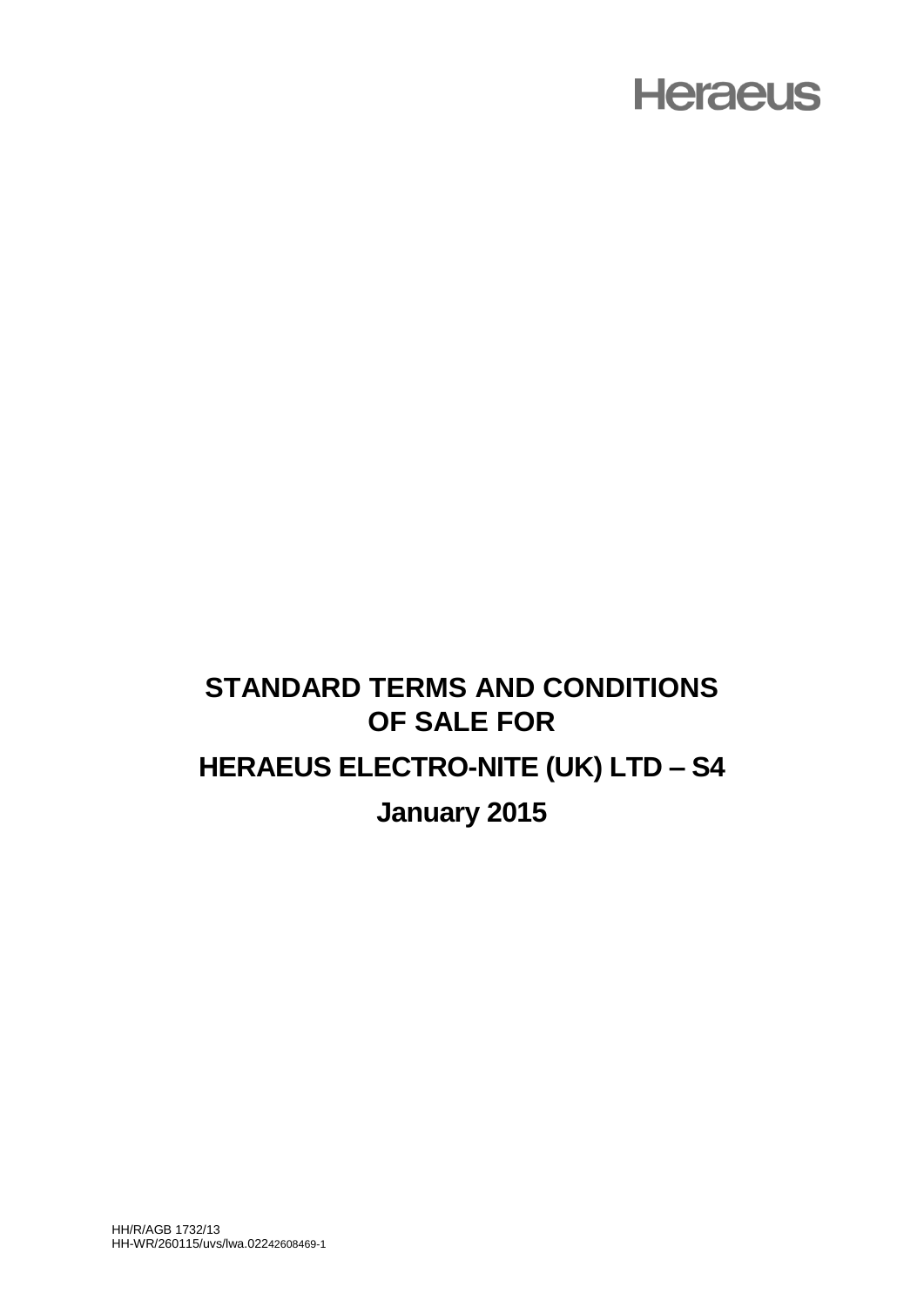#### **CONTENTS**

| 1. DEFINITIONS AND EXPLANATION | $\overline{2}$ |
|--------------------------------|----------------|
| 2. BASIS OF SALE               | 3              |
| 3. ORDERS AND SPECIFICATIONS   | 4              |
| 4. PRICE OF THE GOODS          | 5              |
| 5. TERMS OF PAYMENT            | 6              |
| 6. DELIVERY                    | $\overline{7}$ |
| 7. RISK AND PROPERTY           | 9              |
| 8. WARRANTIES AND LIABILITY    | 11             |
| 9. INSOLVENCY OF BUYER         | 14             |
| <b>10. EXPORT TERMS</b>        | 16             |
| 11. GENERAL                    | 17             |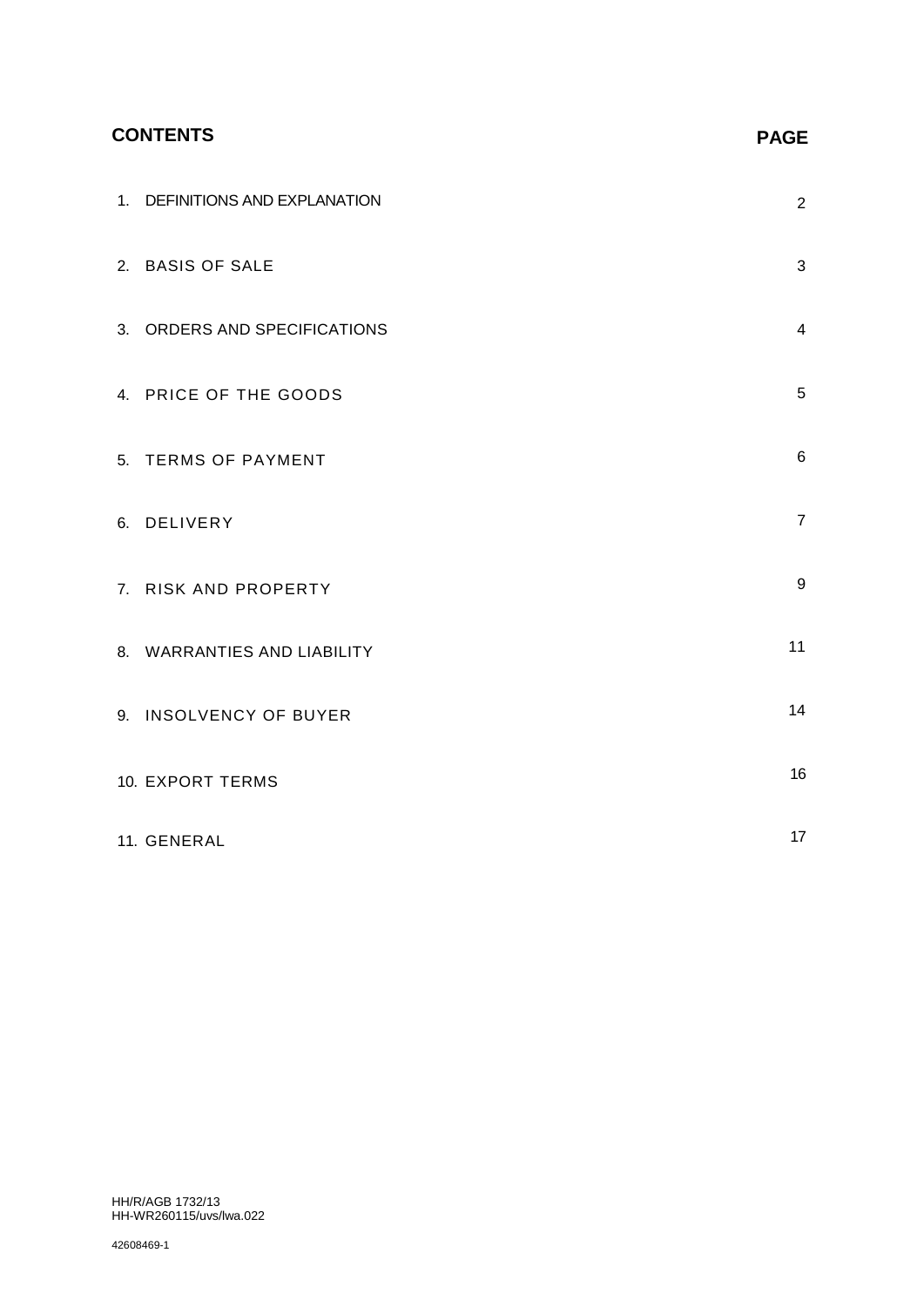Page 2

#### **1. DEFINITIONS AND EXPLANATION**

1.1. In these conditions:

"Buyer" means the person who accepts a quotation of the Seller for the sale of the Goods or whose order for the Goods is accepted by the Seller;

"Conditions" means the standard terms and conditions of sale set out in this document and (unless the context otherwise requires) includes any special terms and conditions agreed in writing between the Buyer and the Seller;

"Contract" means the Contract for the purchase and sale of the Goods in accordance with these Conditions;

"Force Majeure Event" has the meaning given in Clause 8.9;

"Goods" means the goods (including any instalment of the goods or any parts for them) which the Seller is to supply in accordance with these Conditions;

"Order" the Buyer's order for the goods as set out in the Buyer's purchase order form or in the Buyer's written acceptance of the Seller's quotation;

"Seller" means Heraeus Electro-Nite (UK) Ltd (whose registered office is at Carlisle Close, Chesterfield, S41 9ED) or any of its subsidiaries or subsidiary undertakings as defined by Section 1159 Companies Act 2006;

"Writing" includes facsimile and emails and comparable means of communication.

1.2. Any reference in these Conditions to any provision of a statute shall be construed as a reference to that provision as amended, re-enacted or extended at the relevant time a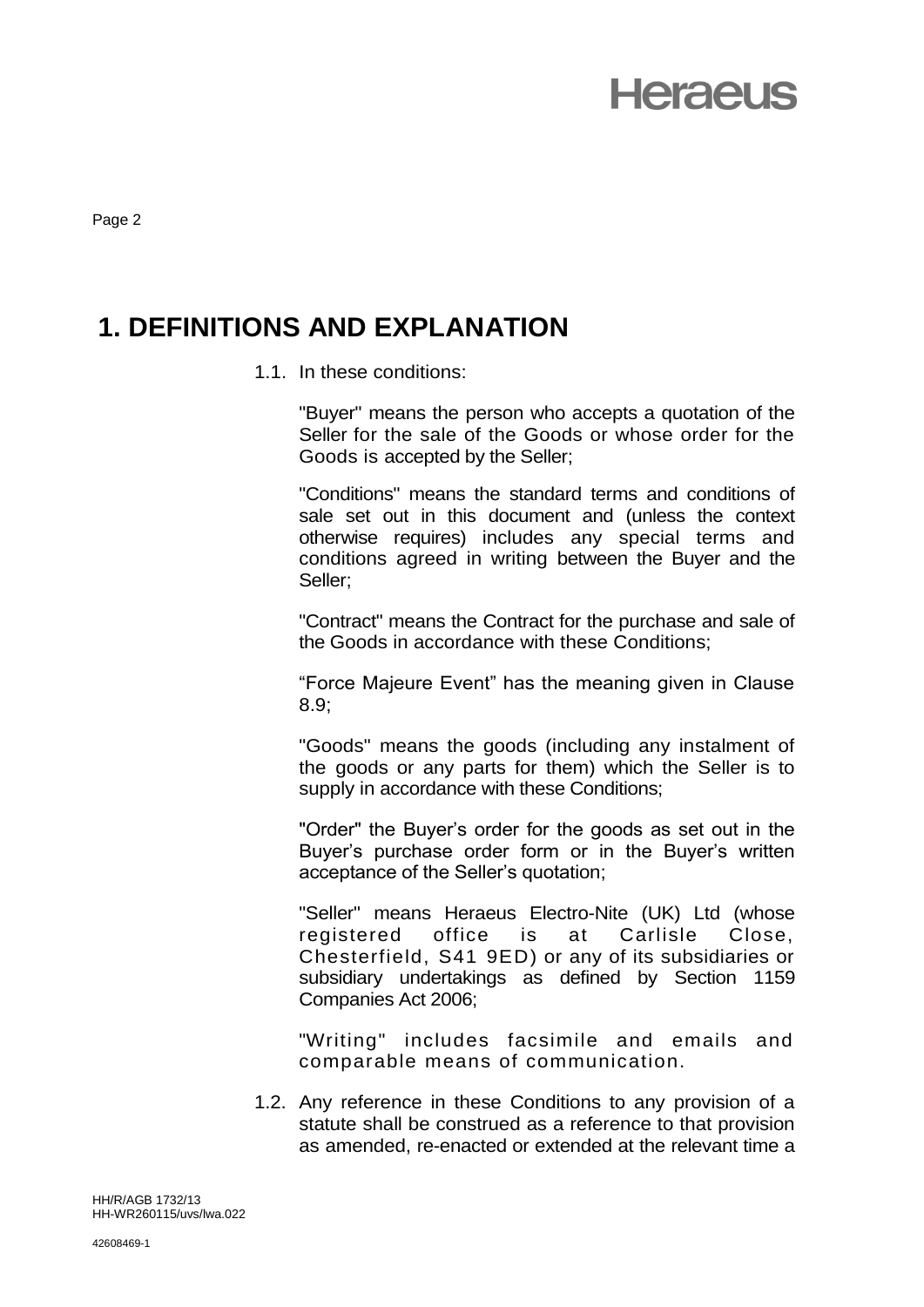

Page 3

reference to a statute or statutory provision includes any subordinate legislation made under that statute or statutory provision, as amended or re-enacted.

- 1.3 A person includes a natural person, corporate or unincorporated body (whether or not having separate legal personality).
- 1.4. The headings in these Conditions are for convenience only and shall not affect their interpretation.

#### **2. BASIS OF THE SALE**

- 2.1. The Seller shall sell and the Buyer shall purchase the Goods in accordance with any Order, which is accepted by the Seller, by the issue of a purchase acknowledgement. No Contract will arise between the Buyer and the Seller until such purchase acknowledgement is issued. All Goods are supplied subject to these Conditions, which shall govern the Contract to the exclusion of any other terms and conditions.
- 2.2 Ilt is a condition of this Contract and the supply of Goods that any Goods supplied by the Seller must not in any circumstances be used where their failure could directly endanger life.]
- 2.3. No variation to these Conditions shall be binding unless agreed in writing between the authorised representatives of the Buyer and of the Seller.
- 2.4. The Contract constitutes the entire agreement between the parties. The Buyer acknowledges that it is not relying on any statement, promise or representation made or given by or on behalf of the Seller, which is not set out in the Contract, or given in Writing in accordance with Clause 2.5. Any samples, drawings, descriptive matter, or advertising issued by the Seller and any descriptions or illustrations contained in the Seller's catalogues or broachers are issued or published for the sole purpose of giving an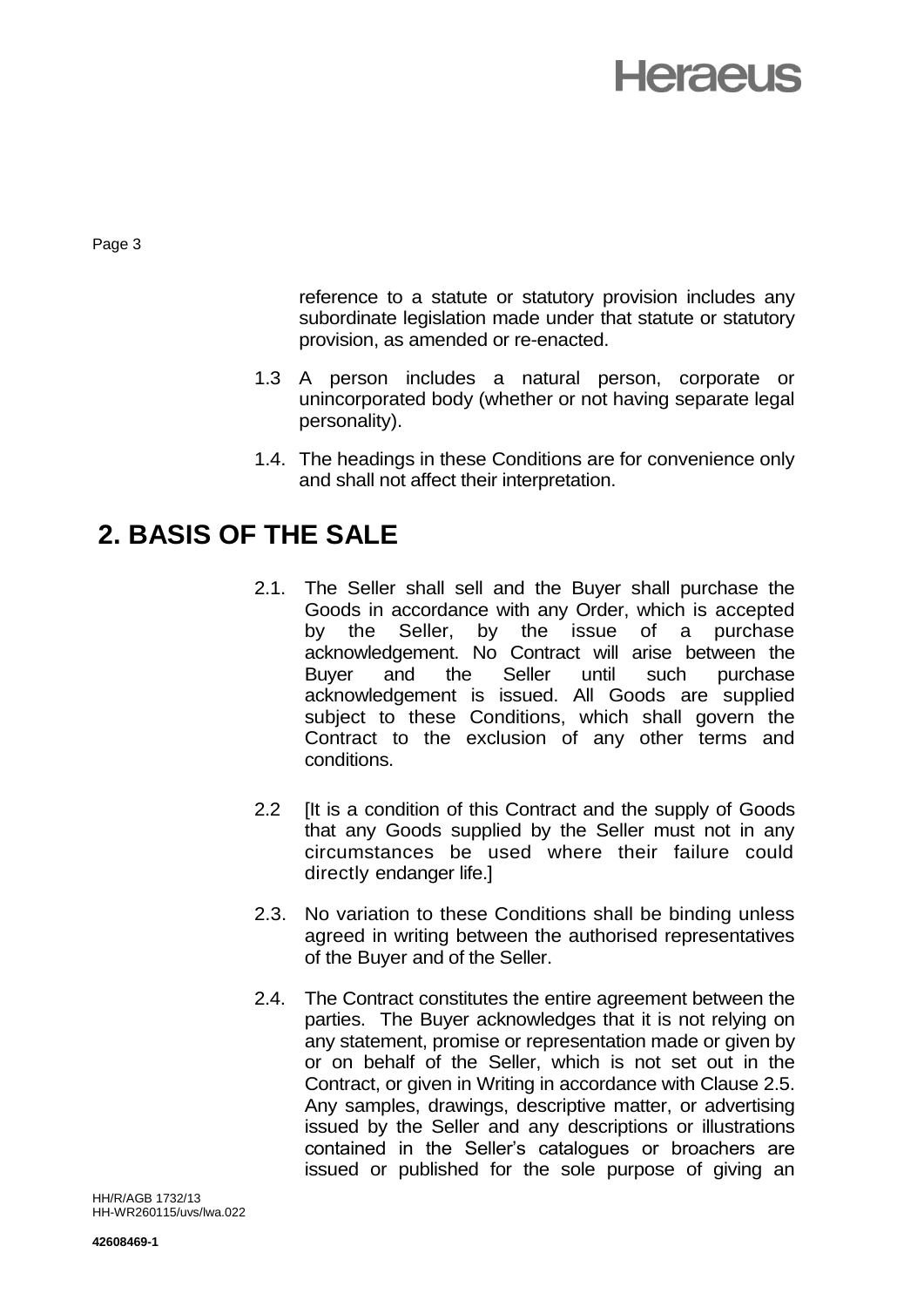Page 4

approximate idea of the Goods described in them. They shall not form part of the Contract or any other contract between the Seller and the Buyer for the sale of the Goods.

- 2.5. Any advice or recommendation given by the Seller or its employees or agents to the Buyer or its employees or agents as to the storage, application or use of the Goods which is not obtained in Writing from an employee or agent authorised by the Managing Director of the Seller (a list of such employees or agents are available on request) is followed or acted upon entirely at the Buyer's own risk, and accordingly the Seller shall not be liable for any such advice or recommendation which is not so confirmed.
- 2.6. Any typographical, clerical or other error or omission in any sales literature, quotation, price list, acceptance of offer, invoice or other document or information issued by the Seller shall be subject to correction without any liability on the part of the Seller.
- 2.7. All industrial or intellectual property rights of any nature whatsoever in the Goods remain vested in the Seller at all times.

#### **3. ORDERS AND SPECIFICATIONS**

- 3.1. The Buyer shall be responsible to the Seller for ensuring the accuracy of the terms of any Order (including any applicable specification) submitted by the Buyer, and for giving the Seller any necessary information relating to the Goods within a sufficient time to enable the Seller to perform the Contract in accordance with its terms.
- 3.2. The quantity, quality and description of and any specification for the Goods shall be those set out in the Seller's purchase acknowledgement.
- 3.3. If the Goods are to be manufactured or any process is to be applied to the Goods by the Seller in accordance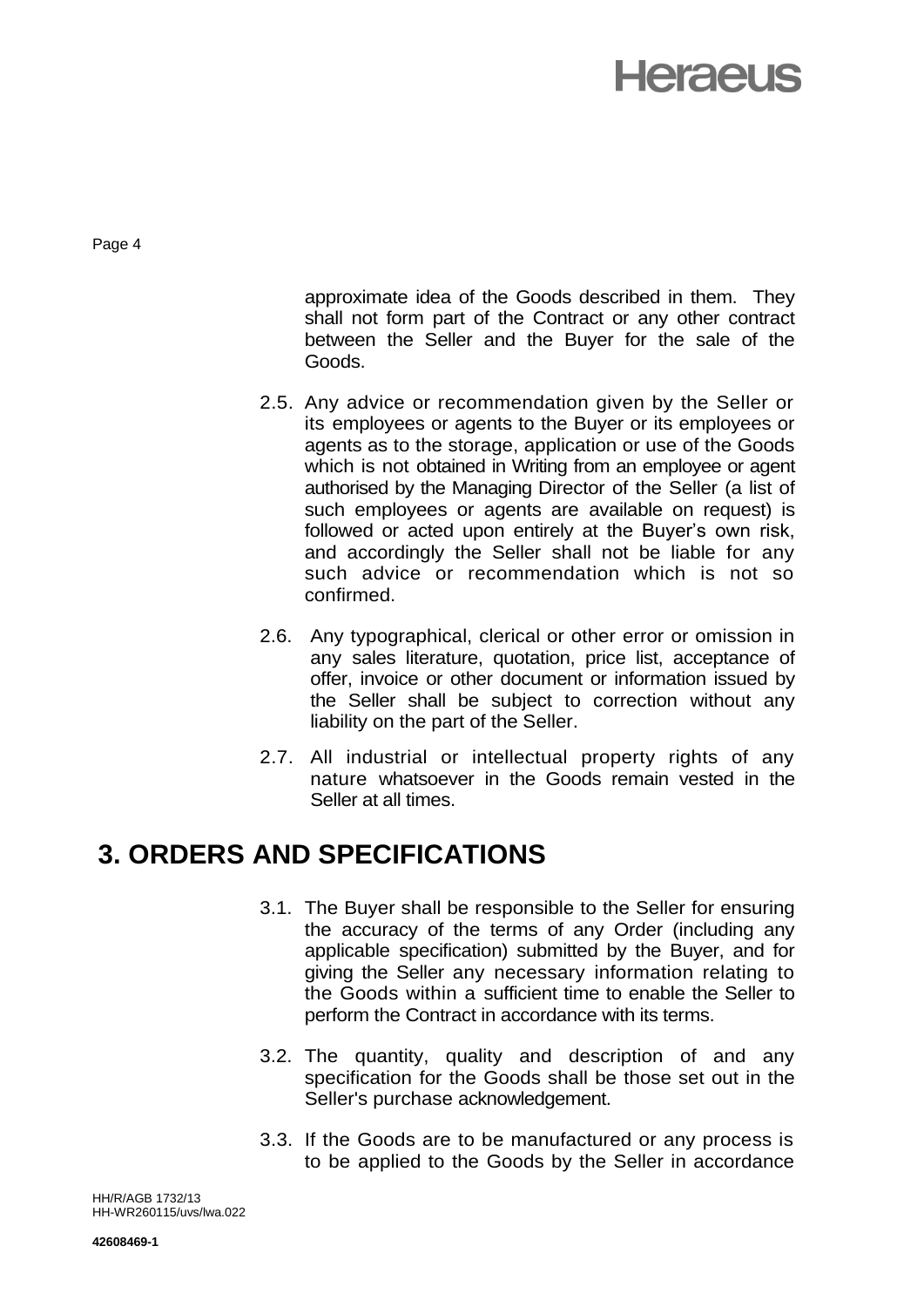Page 5

with a specification submitted by the Buyer, or utilising tooling, software or other goods or equipment supplied by the Buyer, the Buyer shall indemnify the Seller against all loss, damages, costs and expenses awarded against or incurred by the Seller in connection with or paid or agreed to be paid by the Seller in settlement of any claim for infringement of any patent, copyright, design, trade mark or other industrial or intellectual property rights of any other person which results from the Seller's use of the Buyer's specification or use of such tooling, software or other goods or equipment.

- 3.4. The Seller reserves the right to make any changes in the specification of the Goods which are required to conform to any applicable safety or other statutory requirements or, where the Goods are to be supplied to the Seller's specification, which do not materially affect their quality or performance.
- 3.5. Save as set out in Clause 4 below no order which has been accepted by the Seller may be cancelled by the Buyer except with the prior agreement in Writing of the Seller and on terms that the Buyer shall indemnify the Seller in full against all loss (including loss of profit), costs (including the cost of all labour and materials used), damages, charges and expenses incurred by the Seller as a result of cancellation.

#### **4.PRICE OF THE GOODS**

- 4.1. The price of the Goods shall be as per the Seller's purchase acknowledgment.
- 4.2. The Seller may increase the price of the Goods, by giving notice to the Buyer at any time before delivery, to reflect any increase in the cost of the Goods to the Supplier that is due to foreign exchange fluctuations or changes in the price of precious metals.
- 4.3. All prices quoted are valid for 60 days after which time they may be altered by the Seller on giving notice to the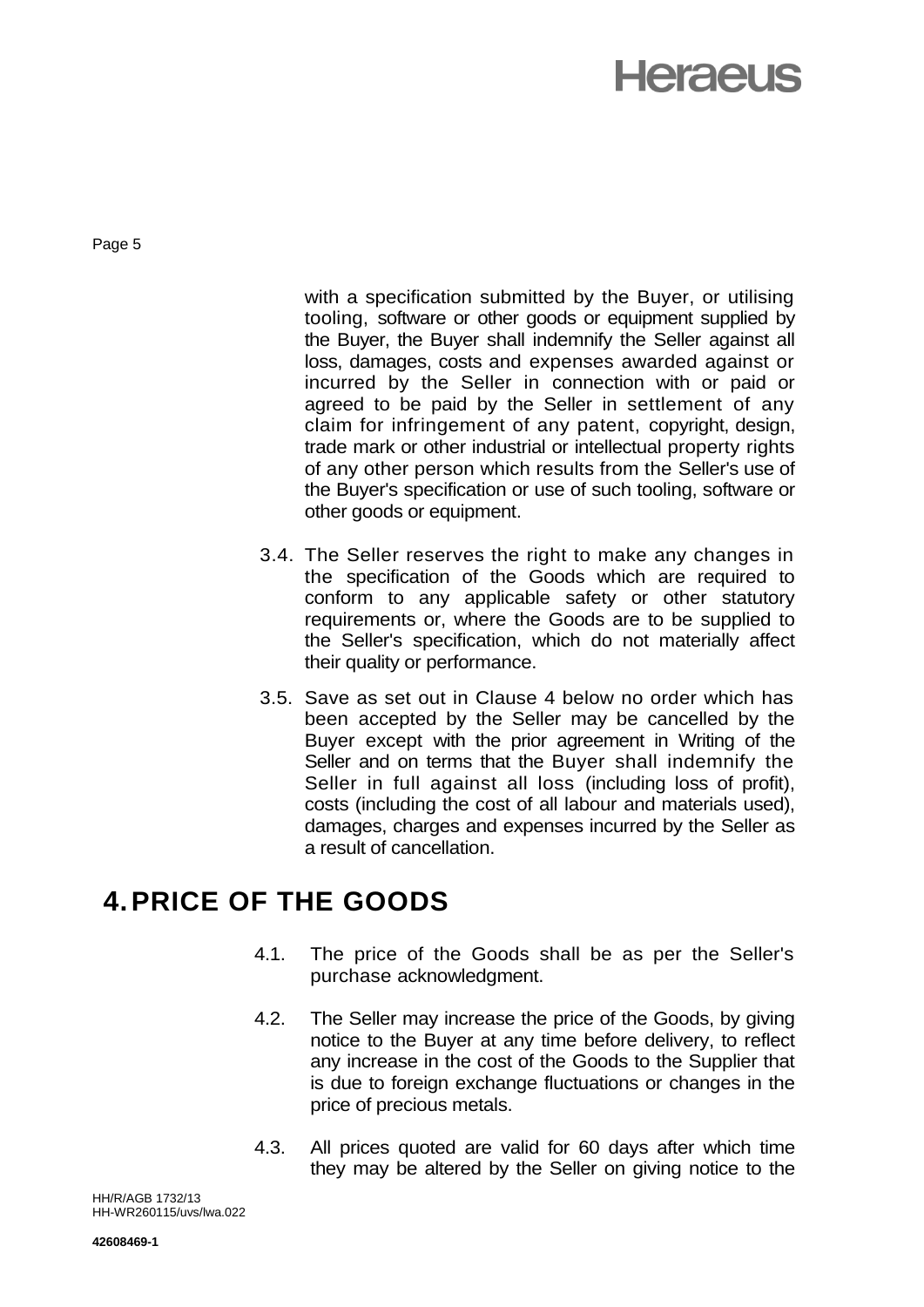Page 6

Buyer. If the Buyer is acting as a "Consumer", as defined by the Unfair Terms in Consumer Contracts Regulations 1999, the Buyer may within 7 days of receipt of such notice cancel the Contract.

- 4.4. Except as otherwise stated under the terms of any quotation or in any price list of the Seller, and unless otherwise agreed in Writing between the Buyer and the Seller, all prices are given by the Seller on an ex-works basis, and where the Seller agrees to deliver the Goods, the Buyer shall be liable to pay the Seller's charges for transport, packaging and insurance which shall be the standard charges of the Seller's preferred supplier applicable at the date of shipment.
- 4.5. The price is exclusive of any applicable value added tax, which the Buyer shall be additionally liable to pay to the Seller.

#### **5.TERMS OF PAYMENT**

- 5.1. The Seller shall be entitled to invoice the Buyer for the price of the Goods on or at any time after delivery of the Goods, unless the Goods are to be collected by the Buyer or the Buyer wrongfully fails to take delivery of the Goods, in which event the Seller shall be entitled to invoice the Buyer for the price at any time after the Seller has notified the Buyer that the Goods are ready for collection or (as the case may be) the Seller has tendered delivery of the Goods.
- 5.2. The Buyer shall pay the price of the Goods in cleared funds within 30 days after the date of the Seller's invoice, and the time for payment of the price shall be of the essence of the Contract. Receipts for payment will be issued only upon request.
- 5.3 The Buyer shall pay all amounts due under their Contract and for and without any deduction or withholding except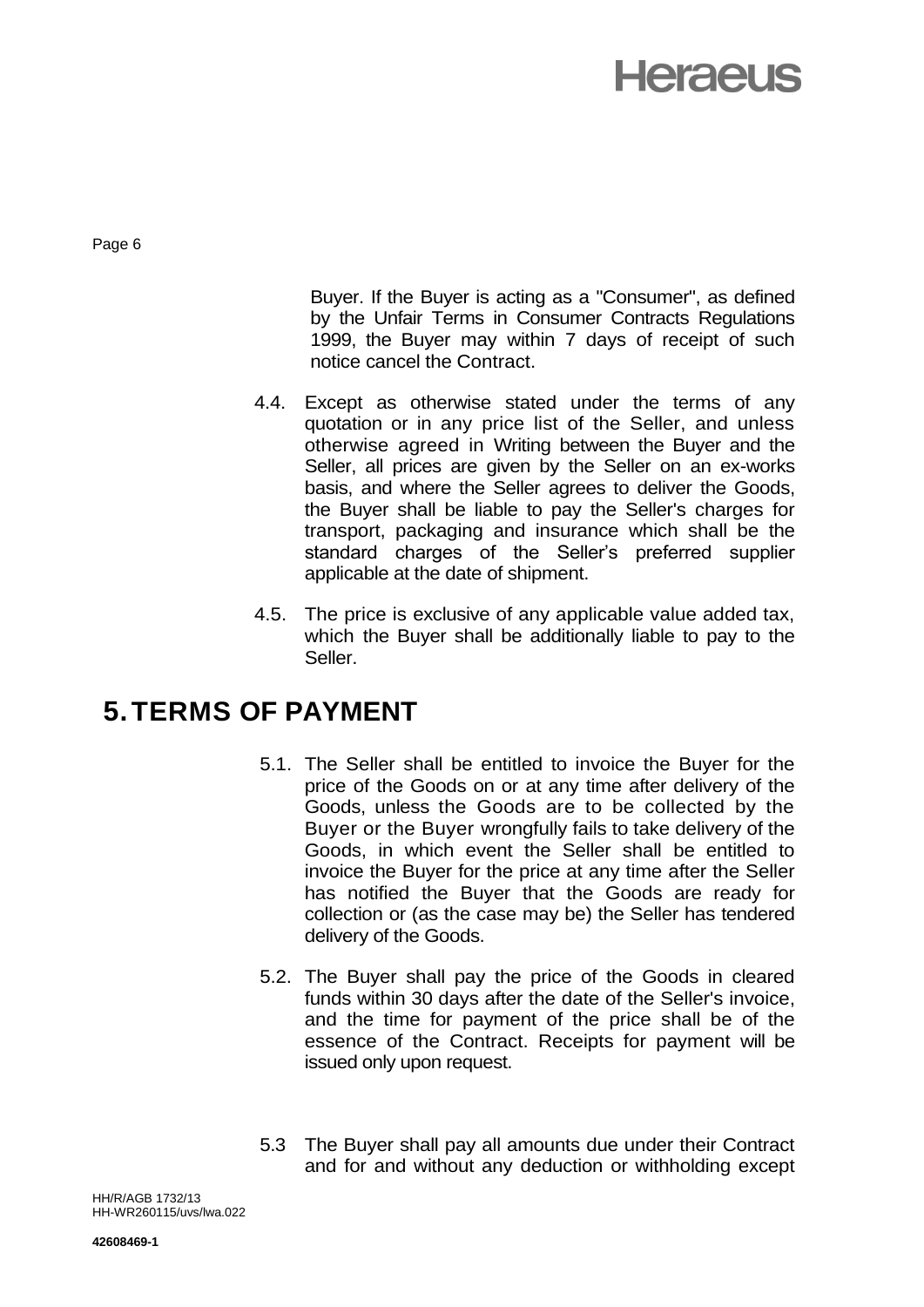Page 7

as required by law and the Buyer shall not be entitled to assert any credit, set-off or counterclaim against the Seller in order to justify withholding payment of any such amount in whole or in part. The Seller may at any time, without limiting any other rights or remedies it may have, set-off any amount owing to it by the Buyer against any amount payable by the Seller to the Buyer.

- 5.4. If the Buyer fails to make any payment on the due date then, without prejudice to any other right or remedy available to the Seller, the Seller shall be entitled to:
	- 5.4.1. cancel the Contract or suspend any further deliveries to the Buyer;
	- 5.4.2. appropriate any payment made by the Buyer to such of the Goods (or the goods supplied under any other Contract between the Buyer and the Seller) as the Seller may think fit (notwithstanding any purported appropriation by the Buyer);
	- 5.4.3. charge the Buyer interest (both before and after any judgement) on the amount unpaid, at the rate of 4% per annum above Barclays Bank Plc base rate from time to time, until payment in full is made (a part of a month being treated as a full month for the purpose of calculating interest); and
	- 5.4.4. charge the Buyer and the Buyer shall indemnify the Seller on demand from and against all costs and expenses incurred by the Seller (including, but not limited to, all administrative and legal costs) in obtaining the monies owed by the Buyer to the Seller.

#### **6.DELIVERY**

6.1. Delivery of the Goods shall be made by the Buyer collecting the Goods at the Seller's premises at any time after the Seller has notified the Buyer that the Goods are ready for collection or, if some other place for delivery is agreed by the Seller, by the Seller delivering the Goods to that place.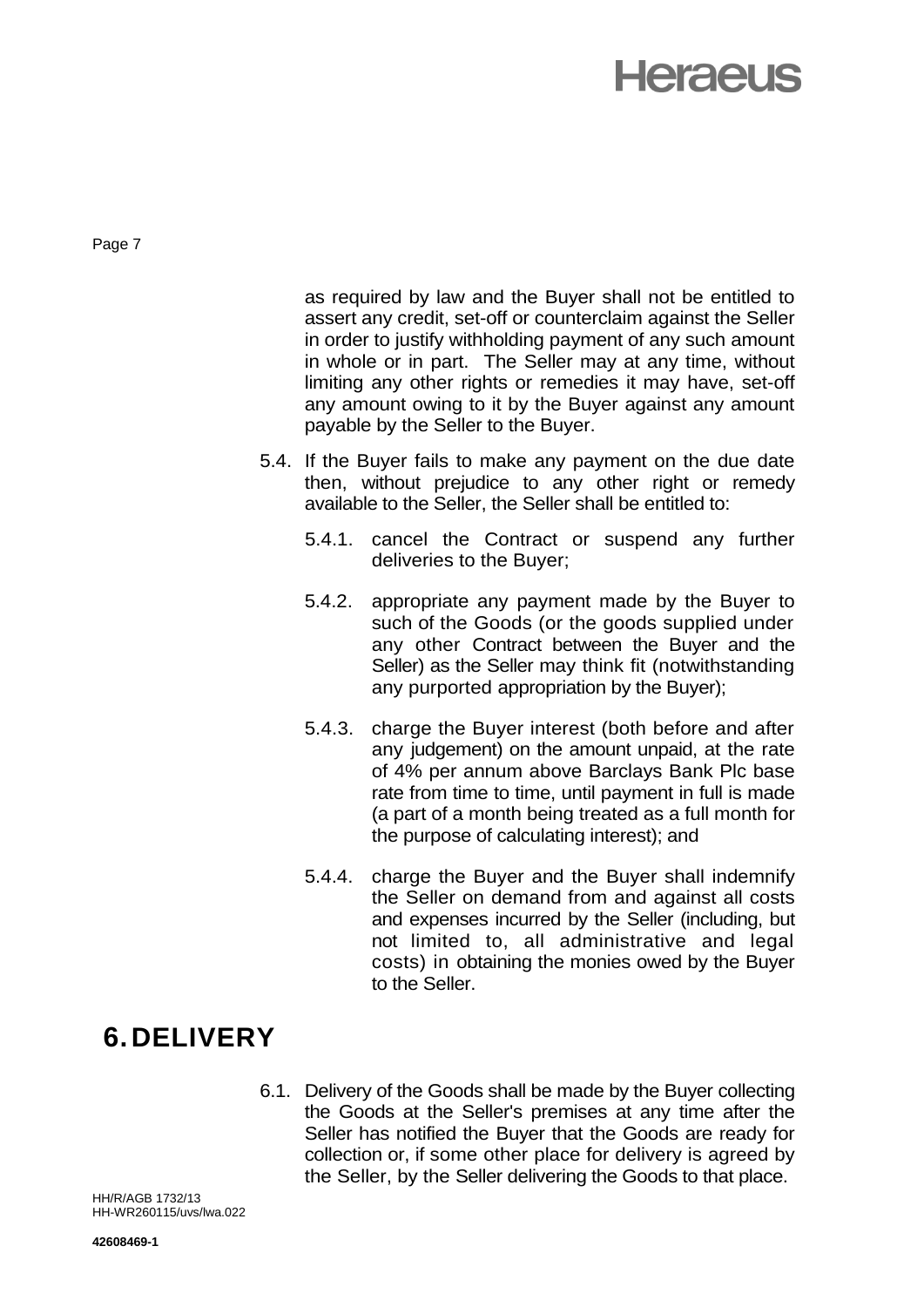Page 8

- 6.2. Any dates quoted for delivery of the Goods are approximate only and the Seller shall not be liable for any delay in delivery of the Goods howsoever caused. Time for delivery shall not be of the essence unless stipulated by the Seller in the purchase acknowledgement. The Goods may be delivered by the Seller in advance of the quoted delivery date upon giving reasonable notice to the Buyer.
- 6.3. Where the Goods are to be delivered in instalments, each delivery shall constitute a separate Contract and failure by the Seller to deliver any one or more of the instalments in accordance with these Conditions or any claim by the Buyer in respect of any one or more instalments shall not entitle the Buyer to treat the Contract as a whole as repudiated.
- 6.4. If the Seller fails to deliver the Goods for any reason other than any cause beyond the Seller's reasonable control or the Buyer's fault, and the Seller is accordingly liable to the Buyer, the Seller's liability shall be limited to the excess (if any) of the cost to the Buyer (in the cheapest available market) of similar goods to replace those not delivered over the price of the Goods. The Seller shall have no liability for any failure to deliver the Goods to the extent that such failure is caused by a Force Majeure Event or the Buyer's failure to provide the Seller with adequate delivery instructions or other instructions that are relevant to the supply of the Goods.
- 6.5. If the Buyer fails to take delivery of the Goods or fails to give the Seller adequate delivery instructions at the time stated for delivery (otherwise than by reason of any cause beyond the Buyer's reasonable control or by reason of the Seller's fault) then, without prejudice to any other right or remedy available to the Seller, the Seller may:
	- 6.5.1. store the Goods until actual delivery and charge the Buyer for the reasonable costs (including insurance) of storage; or
	- 6.5.2. after one month after the date when delivery should have taken place sell the Goods at the best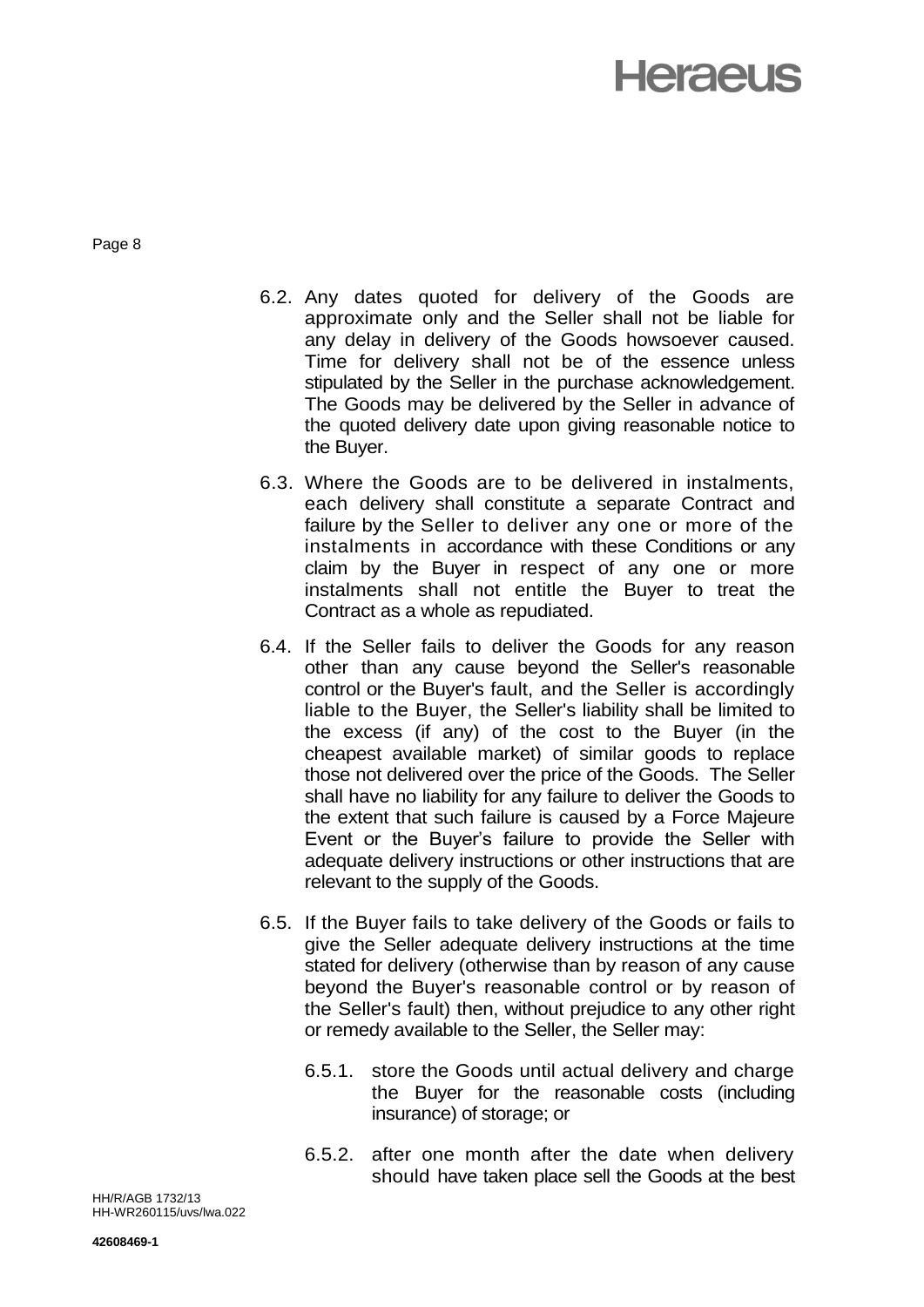Page 9

price readily obtainable and (after deducting all reasonable storage and selling expenses) account to the Buyer for the excess over the price under the Contract or charge the Buyer for any shortfall below the price under the Contract.

6.6. If delivery is delayed by industrial dispute or any circumstances beyond the Seller's control then the periods for delivery shall be extended by such a period as is reasonable in the circumstances. Should any delay continue for a period exceeding six months then, unless the parties agree to the contrary, the Contract shall be deemed to be terminated without any claim for compensation against the Supplier.

#### **7.RISK AND PROPERTY**

- 7.1. Risk of damage to or loss of the Goods shall pass to the Buyer:
	- 7.1.1. in the case of Goods to be delivered at the Seller's premises, at the time when the Seller notifies the Buyer that the Goods are available for collection; or
	- 7.1.2. in the case of Goods to be delivered otherwise than at the Seller's premises, at the time of delivery or, if the Buyer fails to take delivery of the Goods, the time when the Seller has tendered delivery of the Goods.
- 7.2. Notwithstanding delivery and the passing of risk in the Goods, or any other provision of these Conditions, the title to the Goods shall not pass to the Buyer until the Seller has received in cash or cleared funds payment in full of the price of the Goods and all other goods agreed to be sold by the Seller to the Buyer for which payment is then due.
- 7.3. Until such time as the title in the Goods passes to the Buyer, the Buyer shall keep the Goods separate from those of the Buyer and third parties and properly stored,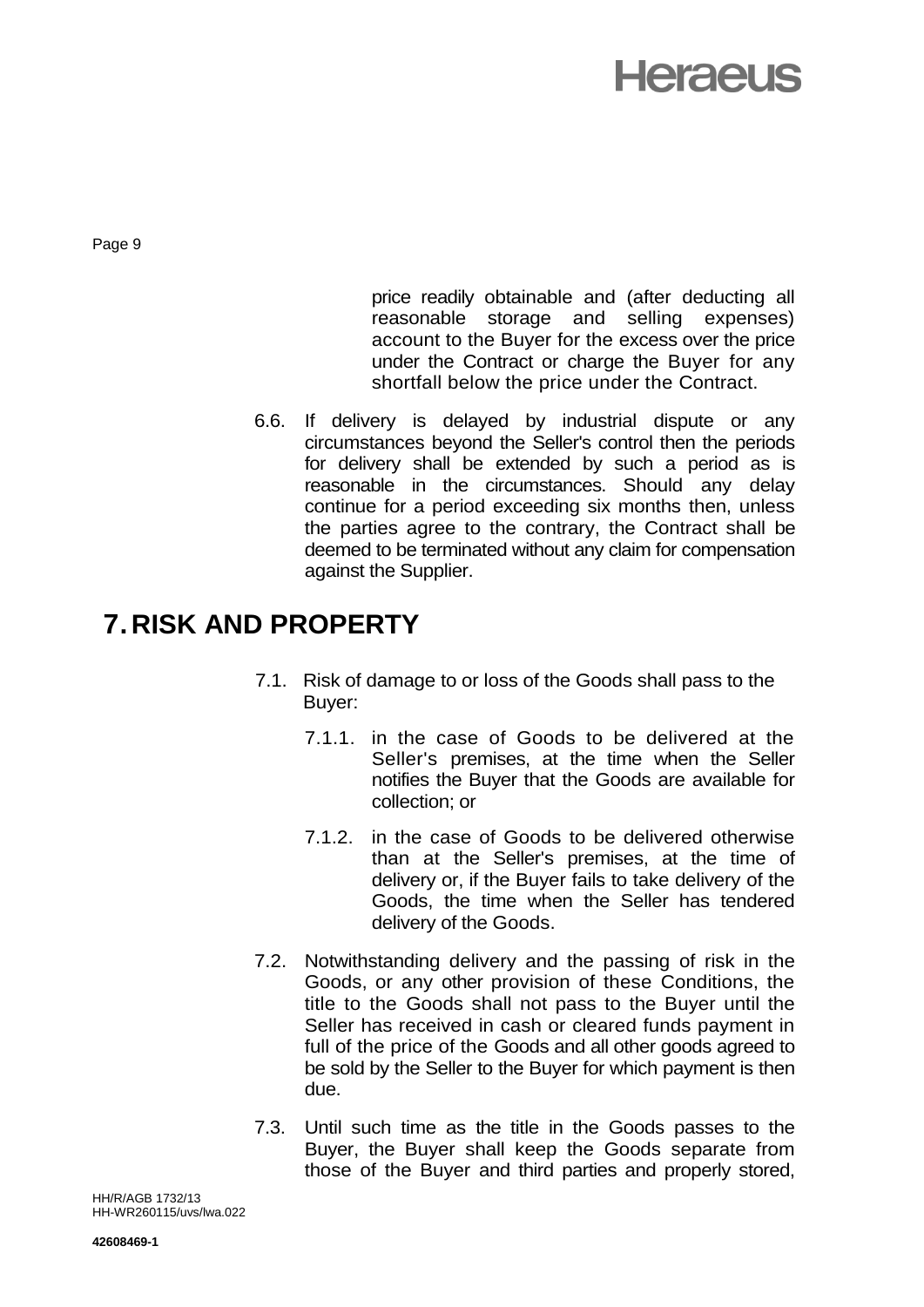Page 10

protected and insured and identified as the Seller's property.

- 7.4. Subject to Clause 7.3, the Buyer may resell or use the Goods in the ordinary course of its business (but not otherwise) before the Seller receives payment for the Goods. However, if the Buyer resells the Goods before that time:
	- 7.4.1 it does so as principal and not as the Seller's agent; and
	- 7.4.2 title to the Goods shall pass from the Seller to the Buyer immediately before the time at which resale by the Buyer occurs.
- 7.5. If one of the events listed in Clause 9.2 applies and until such time as the property in the Goods passes to the Buyer (and provided the Goods are still in existence and have not been resold), then the Buyer's right to resell the Goods under Clause 7.4 shall automatically cease and the Seller shall be entitled at any time to require the Buyer to deliver up the Goods to the Seller and, if the Buyer fails to do so forthwith, to enter upon any premises of the Buyer or any third party where the Goods are stored and repossess the Goods.
- 7.6. The Buyer shall not be entitled to pledge or in any way charge by way of security for any indebtedness any of the Goods which remain the property of the Seller, but if the Buyer does so all moneys owing by the Buyer to the Seller shall (without prejudice to any other right or remedy of the Seller) forthwith become due and payable.
- 7.7. Save as otherwise stated therein, the provisions of this Clause 7 shall survive the termination of any Contract made pursuant to these Conditions for whatever reason and in particular but without limitations by the Seller by the acceptance of repudiation of this Contract by the Buyer.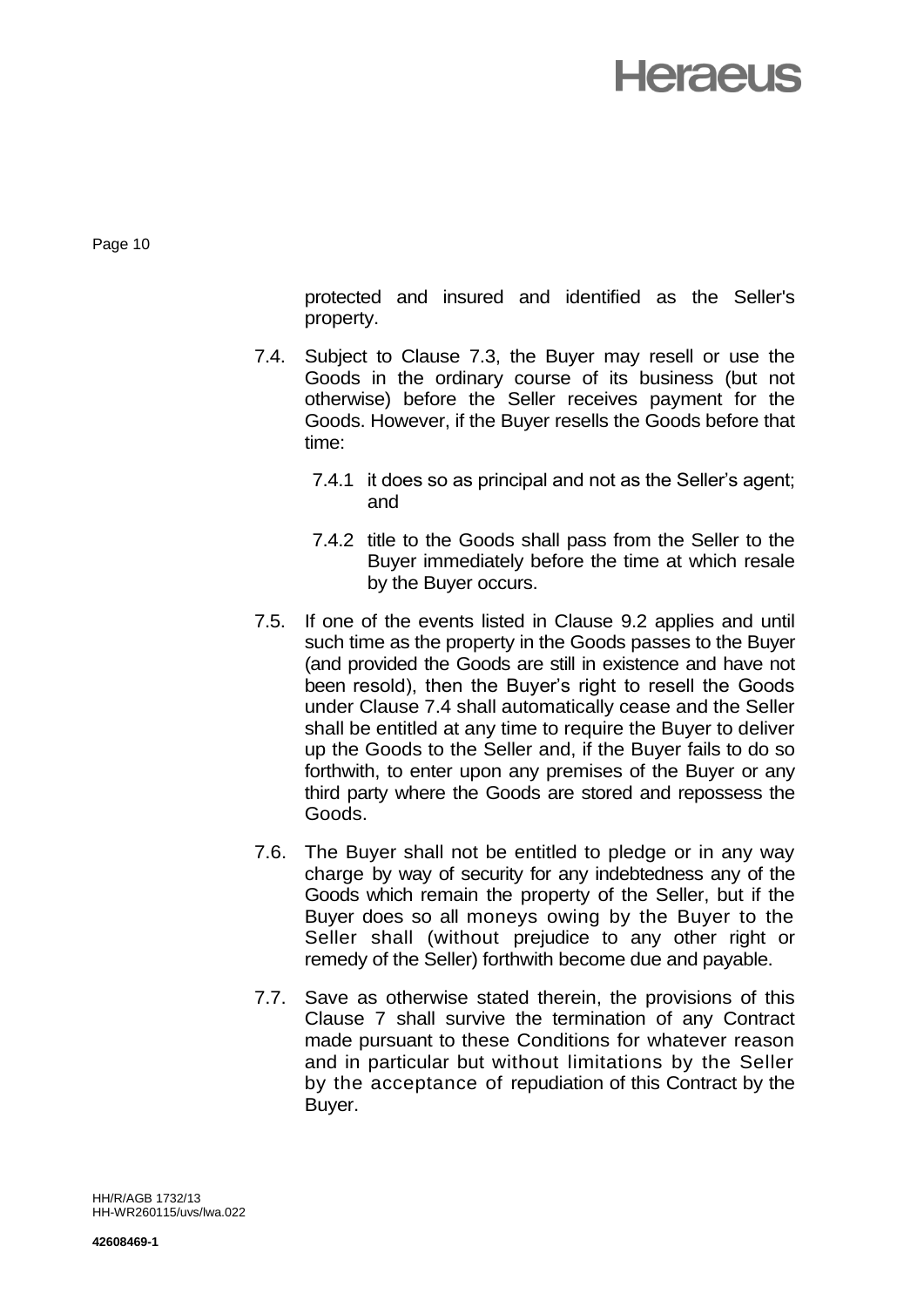Page 11

#### **8.WARRANTIES AND LIABILITY**

**The Price of Goods is based, in part, on the limits on the Seller's liability in these Conditions. The Buyer's attention is drawn in particular to the conditions 8.2 to 8.9 (inclusive). In setting these limits the Seller has had regard to its insurance cover, copies of which are available on request. The Buyer should make its own insurance arrangements for risks falling outside the scope of this cover.**

- 8.1. Subject to the conditions set out below the Seller warrants that the Goods will correspond with their specification at the time of delivery and will be free from defects in material and workmanship for a period of one year from the date of delivery to the Buyer.
- 8.2. The above warranty is given by the Seller subject to the following conditions:
	- 8.2.1. the Seller shall be under no liability in respect of any defect in the Goods arising from any drawing, design or specification supplied by the Buyer or where the Goods have been used in circumstances where their failure could directly endanger life in breach of Clause 2.1;
	- 8.2.2. the Seller shall be under no liability in respect of any defect arising from fair wear and tear, wilful damage, negligence, abnoimal working conditions, failure to follow the Seller's instructions (whether oral or in Writing), misuse or alteration or repair of the Goods without the Seller's approval;
	- 8.2.3 The Seller makes no further use of the Goods after giving notice in accordance with Clause 8.5.
	- 8.2.4. the Seller shall be under no liability under the above warranty (or any other warranty, condition or guarantee) if the total price for the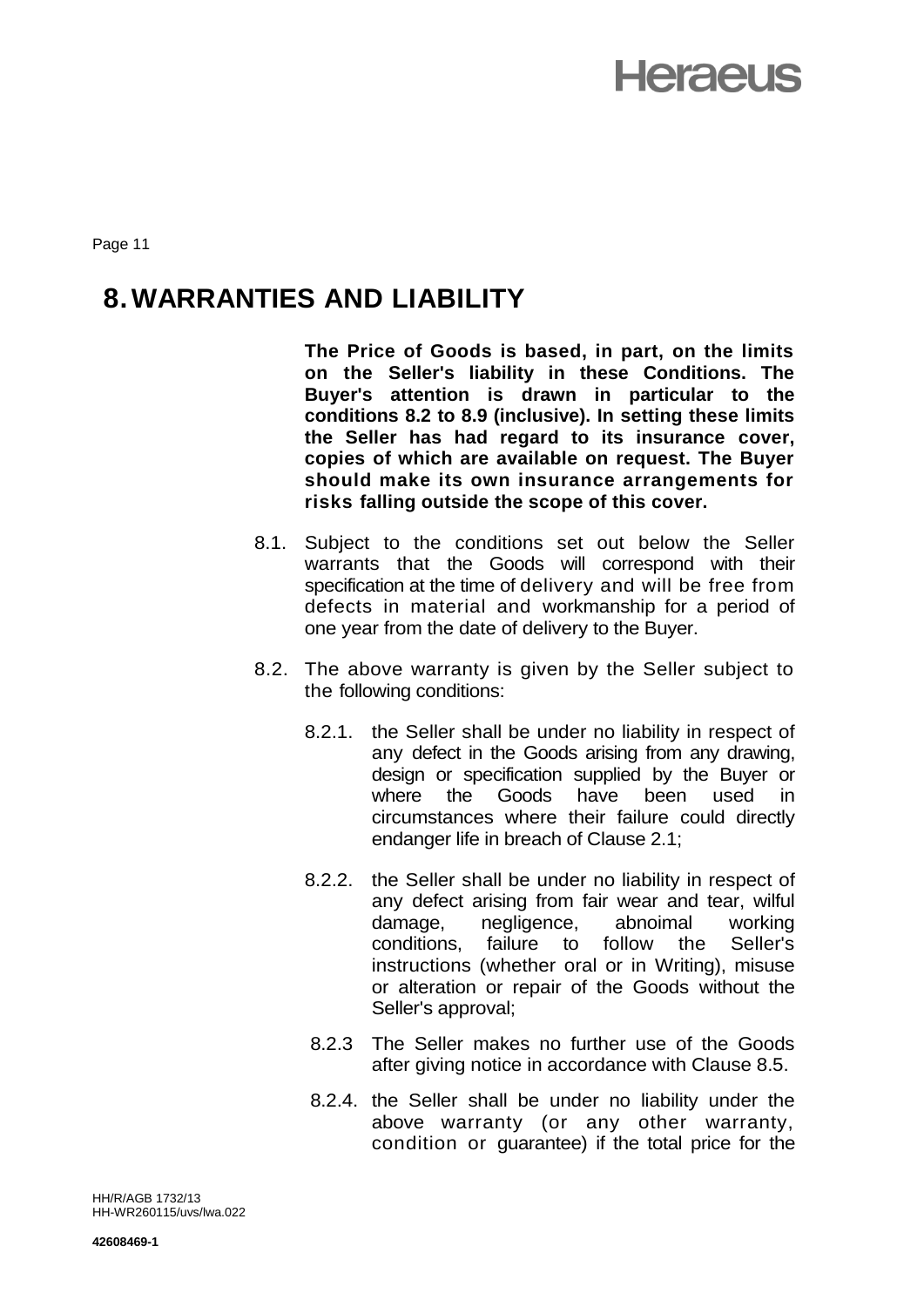Page 12

Goods has not been paid by the due date for payment.

- 8.2.5. the above warranty does not extend to parts, materials or equipment not manufactured by the Seller, in respect of which the Buyer shall only be entitled to the benefit of any such warranty or guarantee as is given by the manufacturer to the Seller to the extent that the Seller is able to pass this on to the Buyer.
- 8.3. Subject as expressly provided in these Conditions, all warranties, conditions or other terms implied by statute or common law are excluded to the fullest extent permitted by law.
- 8.4 Where the Goods are sold under a consumer transaction (as defined by the Sale of Goods Act 1979) the statutory rights of the Buyer are not affected by these Conditions.
- 8.5. Any claim by the Buyer which is based on any defect in the quality or condition of the Goods or their failure to correspond with specification shall (whether or not delivery is refused by the Buyer) be notified to the Seller within seven days from the date of delivery or (where the defect or failure was not apparent on reasonable inspection) within 7 days after discovery of the defect or failure. If the Buyer does not notify the Seller accordingly, the Buyer shall not be entitled to reject the Goods and the Seller shall have no liability for such defect or failure, and the Buyer shall be bound to pay the price as if the Goods had been delivered in accordance with the Contract.
- 8.6. In the event of a breach of warranty in Clause 8.1 then subject to Clause 8.2 and provided the Buyer gives notice in Writing to the Seller during the warranty period in accordance with Clause 8.5, the Seller shall be entitled to repair or replace the Goods (or the part in question) free of charge or, at the Seller's sole discretion, refund to the Buyer the price of the Goods (or a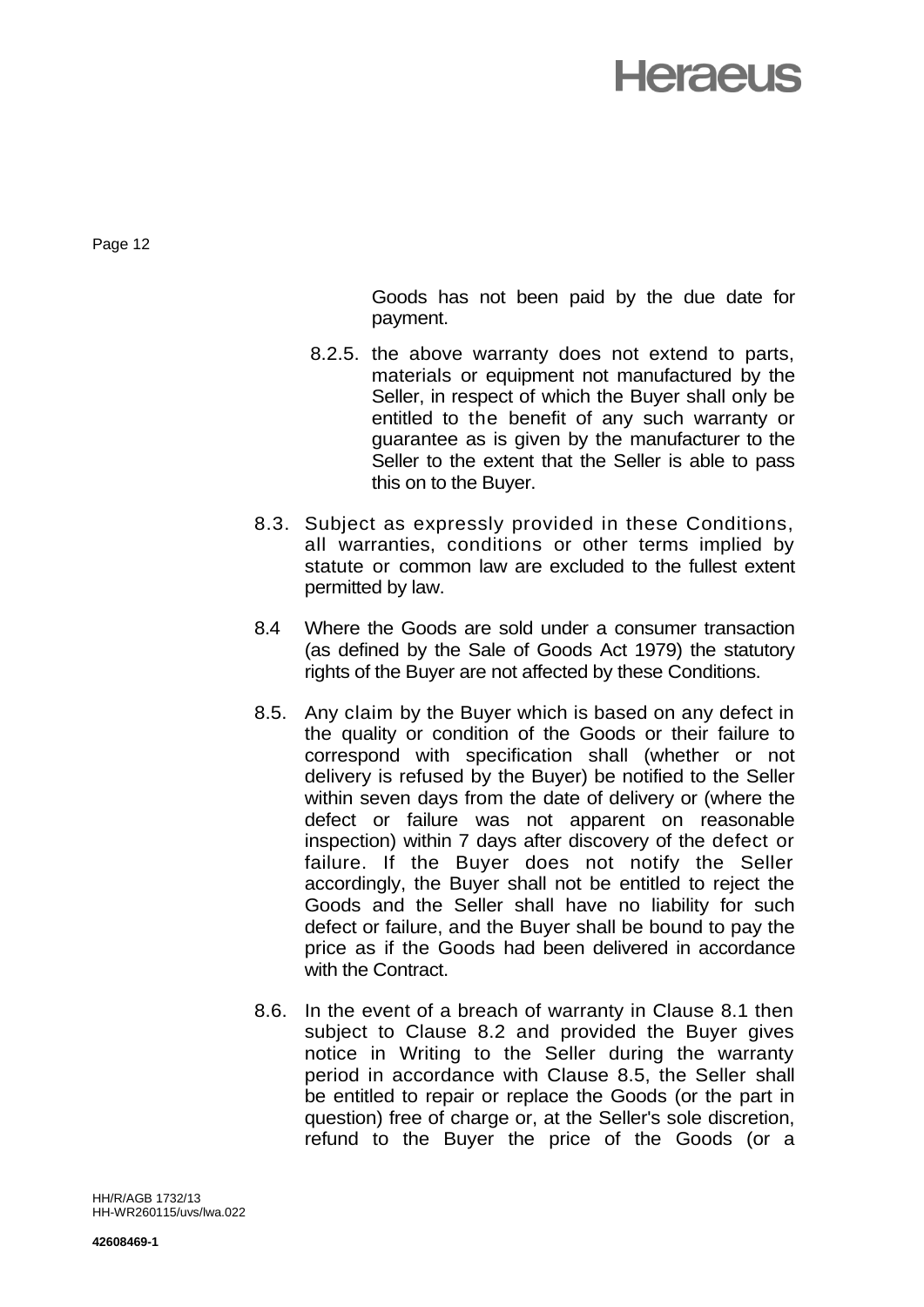Page 13

proportionate part of the price), but the Seller shall have no further liability to the Buyer.

- 8.7. Except in respect of death or personal injury caused by the Seller's negligence or fraudulent misrepresentation:
	- 8.7.1. the Seller shall not be liable to the Buyer for any loss of profit or any indirect, special or consequential loss or damage, costs, expenses or other claims for consequential compensation whatsoever which arises out of or in connection with the supply of the Goods or their use or resale by the Buyer, except as expressly provided in these Conditions;
	- 8.7.2. the Seller's entire liability to the Buyer arising under or in connection with these Conditions whether for negligence, breach of Contract, or otherwise shall be up to a maximum of 150% of the price of the Goods.
- 8.8 These Conditions shall apply to any repaired or replacement Goods supplied by the Seller.
- 8.9. The Seller shall not be liable to the Buyer or be deemed to be in breach of these Conditions to the extent that such failure to delay is caused by a Force Majeure Event. A Force Majeure Event means any event beyond the Seller's reasonable control, which by its nature could not have been foreseen, or, if it could have been foreseen, was unavoidable, including strikes, lock-outs or other industrial disputes (whether involving its own workforce or third parties), failure of energy sources or transport network, acts of God, war, terrorism, riot, civil commotion, interference by civil or military authorities, national or international calamity, armed conflict, malicious damage, breakdown of plant or machinery, nuclear, chemical or biological contamination, sonic boom, explosions, collapse of building structures, fires, floods, storms, earthquakes, loss at sea, epidemics or similar events, natural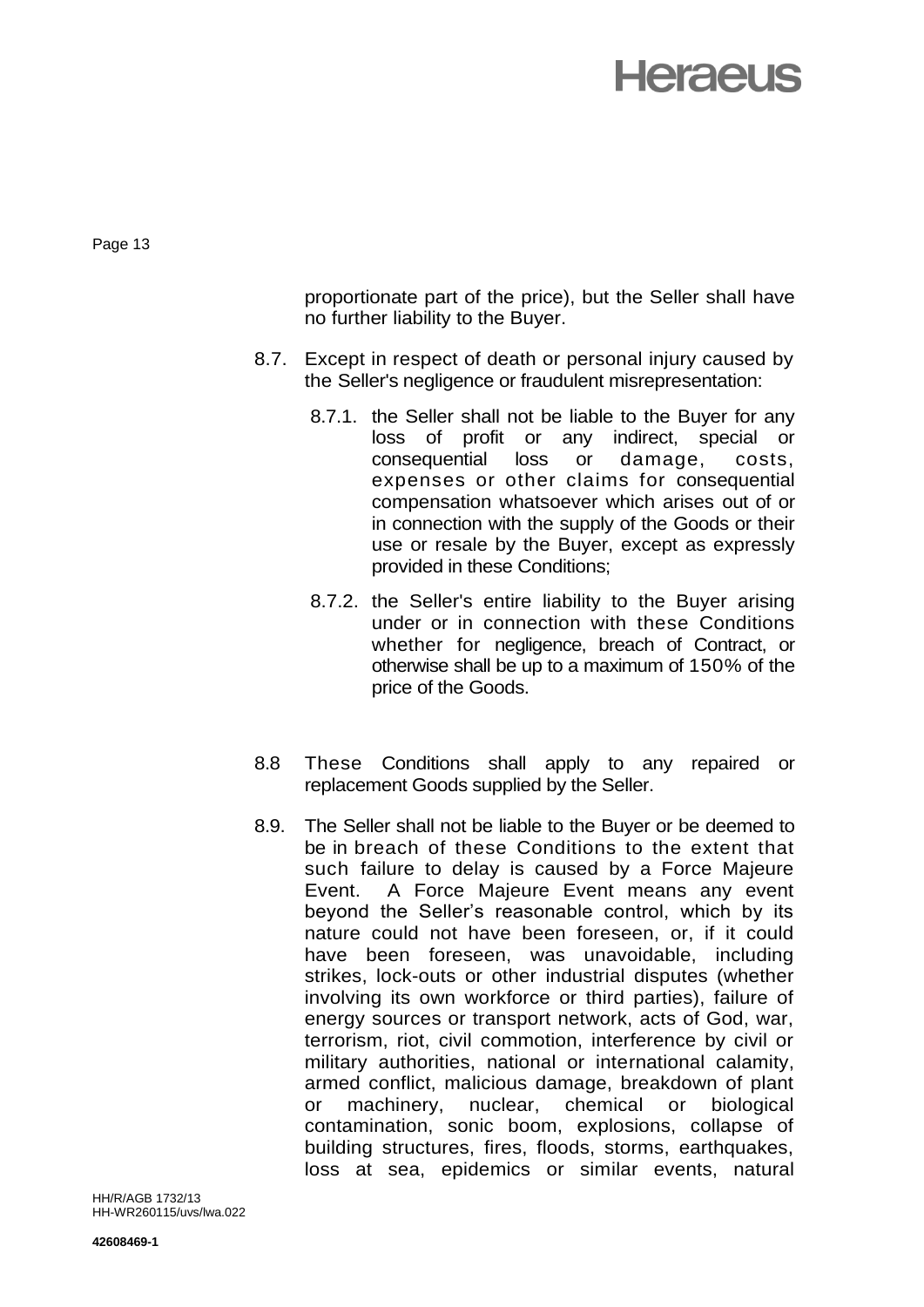Page 14

disasters or extreme adverse weather conditions, or default of suppliers or sub-contractors.

8.10. In the event of that the Seller is prevented from carrying out its obligations under this Contract due to a Force Majeure Event, the Seller shall give notice of suspension as soon as is reasonably possible to the Buyer stating the date and the extent of the suspension and its cause. The Seller shall resume the performance of its obligations as soon as reasonably possible after the removal of the cause and shall so notify the Buyer. In the event that the cause continues for more than one month either party may terminate this Contract by giving the other party notice in Writing.

#### **9.INSOLVENCY OF BUYER**

- 9.1. If the Buyer becomes subject to any of the events listed in Clause 9.2, or the Seller reasonably believes that the Buyer is about to become subject to any of them and notifies the Buyer accordingly, then, without limiting any other right or remedy available to the Seller, the Seller may cancel or suspend all further deliveries under the Contract or under any other contract between the Buyer and the Seller without incurring any liability to the Buyer, and all outstanding sums in respect of Goods delivered to the Buyer shall become immediately due.
- 9.2. For the purposes of Clause 9.1, the relevant events are:
	- 9.2.1 the Buyer suspends, or threatens to suspend, payment of its debts or is unable to pay its debts as they fall due or admits inability to pay its debts or (being a company) is deemed unable to pay its debts within the meaning of section 123 of the Insolvency Act 1986, or (being an individual) is deemed either unable to pay its debts or as having no reasonable prospect of so doing, in either case, within the meaning of section 268 of the Insolvency Act 1986, or (being a partnership)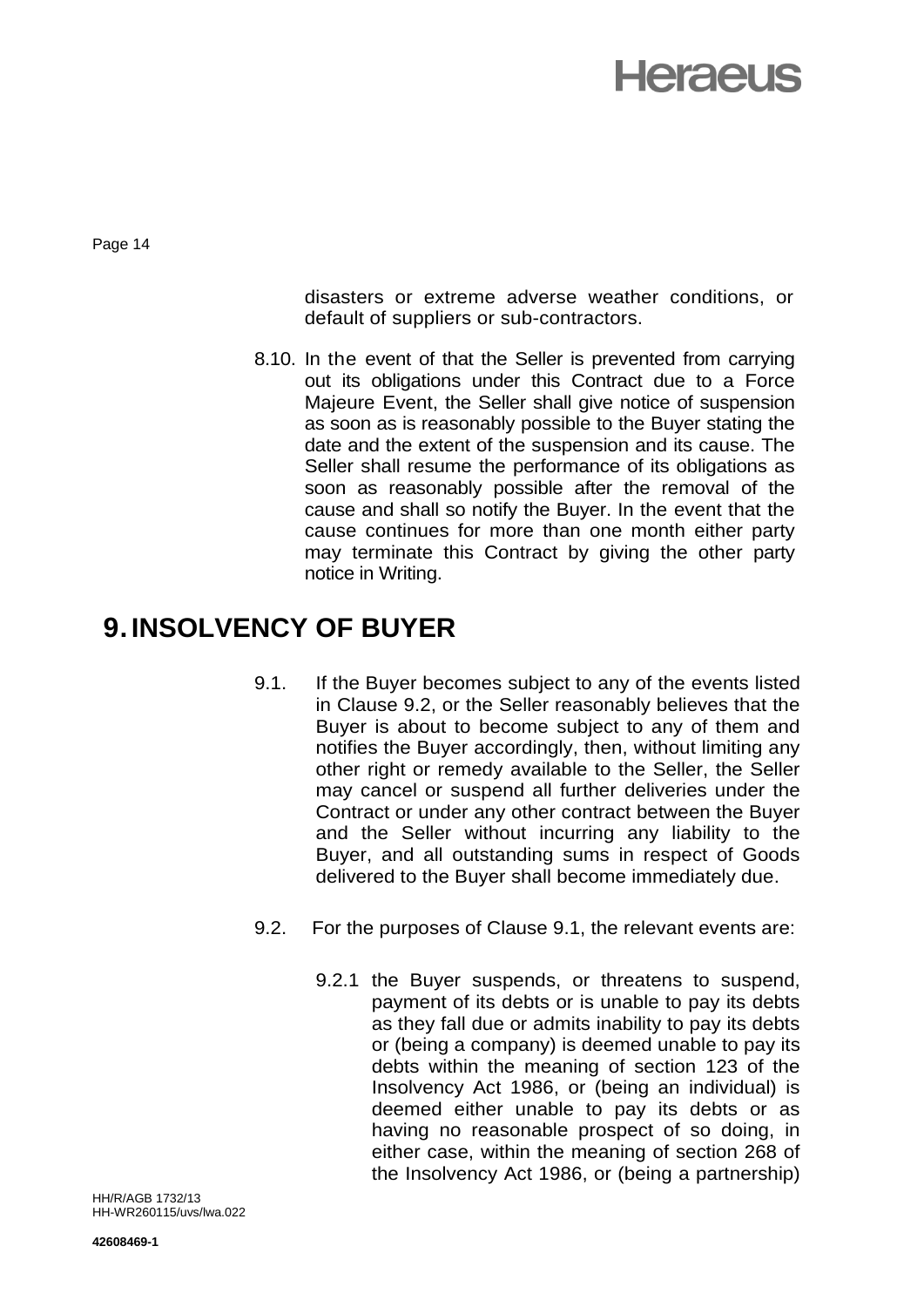Page 15

has any partner to whom any of the foregoing apply; or

- 9.2.2 the Buyer commences negotiations with all or any class of its creditors with a view to rescheduling any of its debts, or makes a proposal for or enters into any compromise or arrangement with its creditors other than (where the Buyer is a company) these events take place for the sole purpose of a scheme for a solvent amalgamation of the Buyer with one or more other companies or the solvent reconstruction of the Buyer; or
- 9.2.3 (being an individual) the Buyer is the subject of a bankruptcy petition or order; or
- 9.2.4 a creditor or encumbrancer of the Buyer attaches or takes possession of, or a distress, execution, sequestration or other such process is levied or enforced on or sued against, the whole or any part of its assets and such attachment or process is not discharged within 14 days; or
- 9.2.5 (being a company) an application is made to court, or an order is made, for the appointment of an administrator or if a notice of intention to appoint an administrator is given or if an administrator is appointed over the Buyer; or
- 9.2.6 (being a company) a floating charge holder over the Buyer's assets has become entitled to appoint or has appointed an administrative receiver; or
- 9.2.7 a person becomes entitled to appoint a receiver over the Buyer's assets or a receiver is appointed over the Buyer's assets; or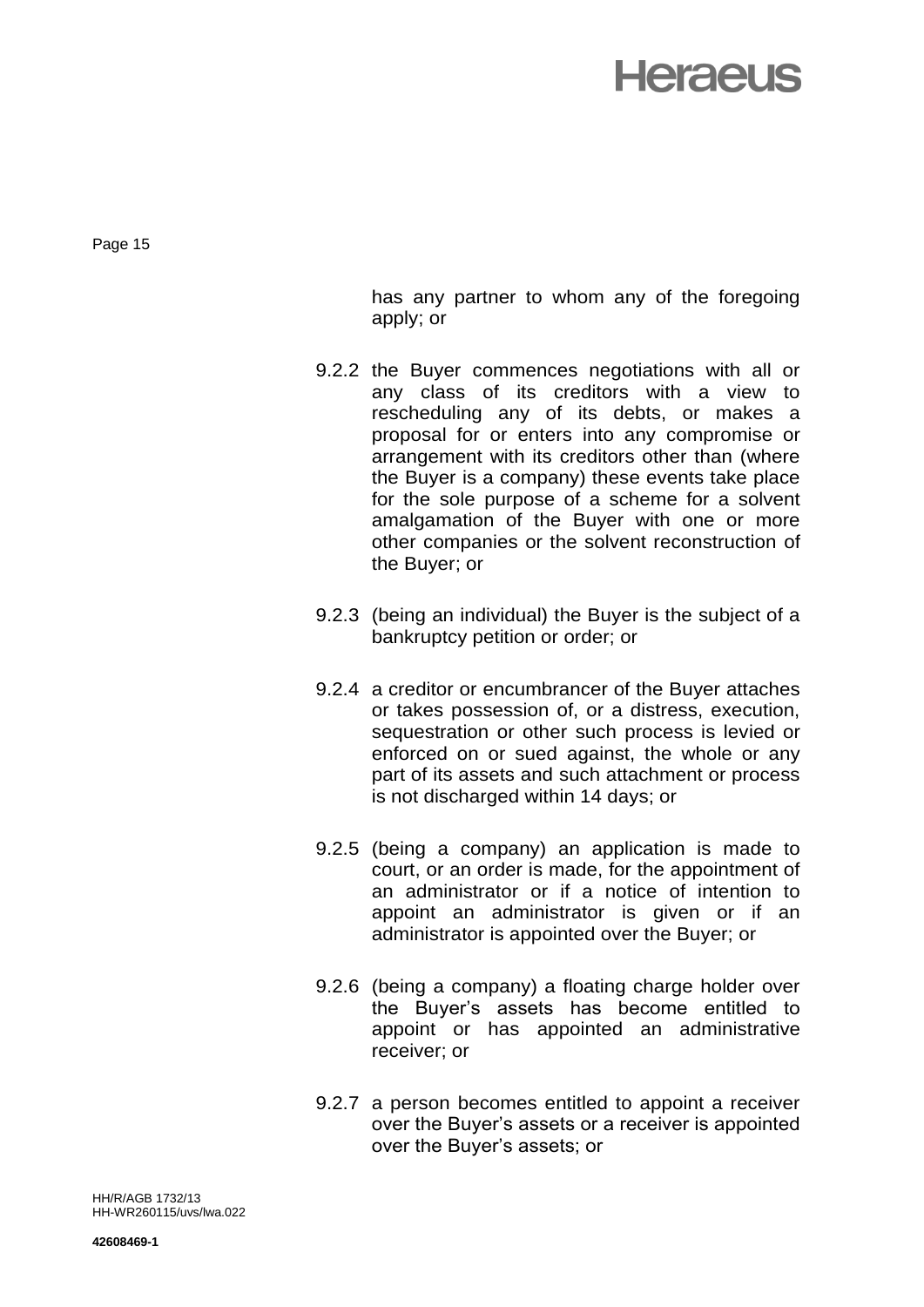Page 16

- 9.2.8 any event occurs, or proceeding is taken, with respect to the Buyer in any jurisdiction to which it is subject that has an effect equivalent or similar to any of the events mentioned in Clause 9.2.1 to Clause 9.2.7 (inclusive); or
- 9.2.9 the Buyer suspends, threatens to suspends, ceases or threatens to cease to carry on all or substantially the whole of its business; or
- 9.2.10the Buyer's financial position deteriorates to such an extent that in the Seller's opinion the Buyer's capability to adequately fulfil its obligations under the Contract has been placed in jeopardy; or
- 9.2.11(being an individual) the Buyer dies or, by reason of illness or incapacity (whether mental or physical), is incapable of managing his or her own affairs or becomes a patient under any mental health legislation.

#### **10.EXPORT TERMS**

- 10.1. In this Clause 11 "Incoterms" means the international rules for the interpretation of trade terms of the International Chamber of Commerce as in force at the date when the Contract is made. Unless the context otherwise requires, any term or expression which is defined in or given a particular meaning by the provisions of Incoterms shall have the same meaning in these Conditions, but if there is any conflict between the provisions of Incoterms and these Conditions, the latter shall prevail.
- 10.2.Where the Goods are supplied for export from the United Kingdom, the provisions of this Clause 11 shall (subject to any special terms agreed in writing between the Buyer and the Seller) apply notwithstanding any other provision of these Conditions.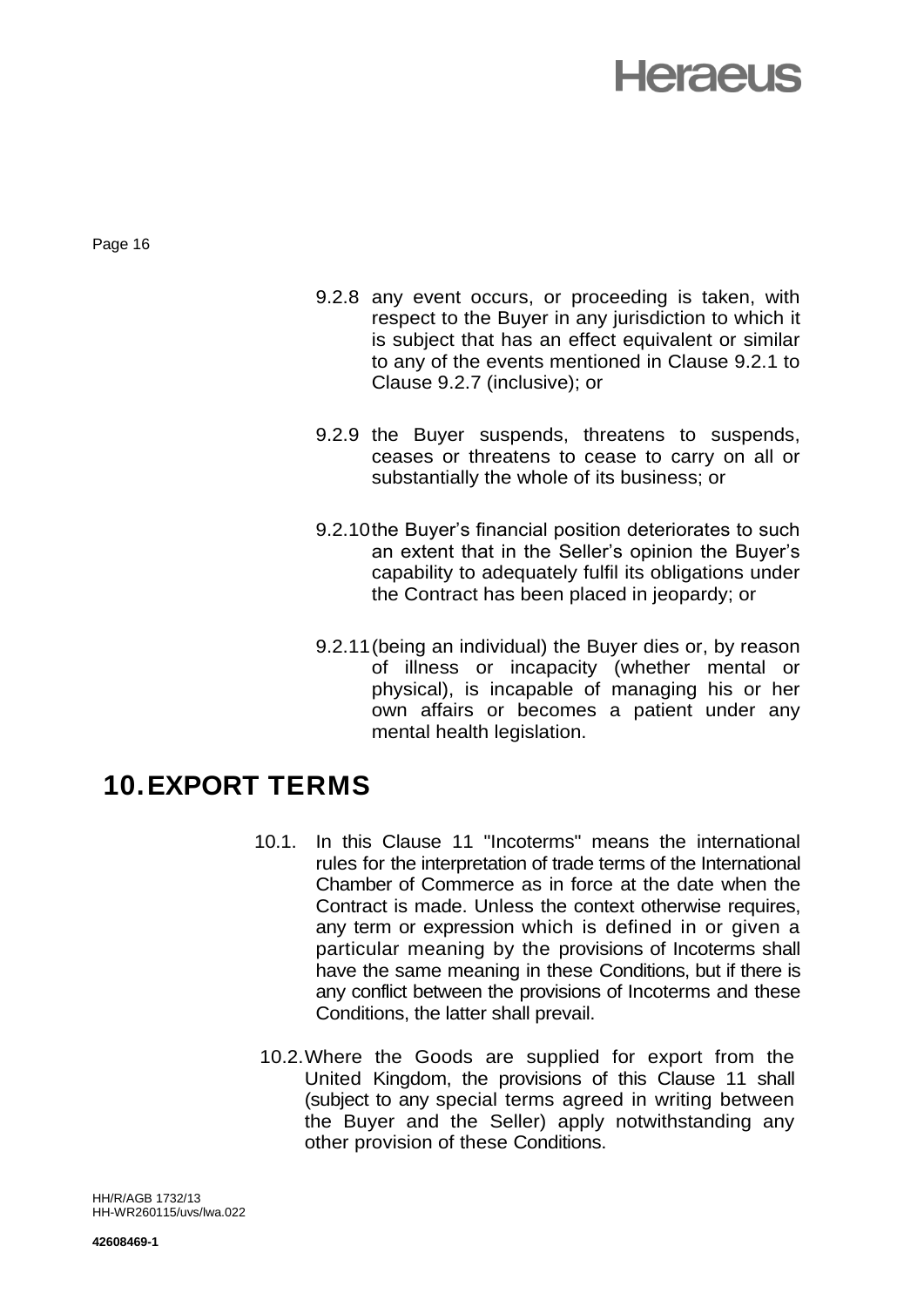Page 17

- 10.3. The Buyer shall be responsible for complying with any legislation or regulations governing the importation of the Goods into the country of destination and for the payment of any duties thereon.
- 10.4. Unless otherwise agreed in writing between the Buyer and the Seller, the Goods shall be delivered EXW Ex Works HNAL Cambridge UK at the standard rates of the Seller's preferred supplier at the date of shipment.
- 10.5. The Buyer shall be responsible for arranging for testing and inspection of the Goods at the Seller's premises before shipment. The Seller shall have no liability for any claim in respect of any defect in the Goods which would be apparent on inspection and which is made after shipment, or in respect of any damage during transit.

#### **11.GENERAL**

- 11.1.Any notice required or permitted to be given by either party to the other under these Conditions shall be in writing addressed to that other party at its registered office or principal place of business or such other address as may at the relevant time have been notified pursuant to this provision to the party giving the notice. A notice is deemed to have been served as follows:-
	- 11.1.1. if personally by facsimile or E-mail, at the time of delivery;
	- 11.1.2. if posted, at the time of expiration of 48 hours or (in the case of airmail) 7 days after the envelope containing the notice is posted.
- 11.2. Unless specifically stated to the contrary no failure or delay by either party in exercising any of its rights under these Conditions shall be deemed to be a waiver of that right, and no waiver by either party of any breach of these Conditions shall be considered as a waiver of any subsequent breach of the same or any other provision.